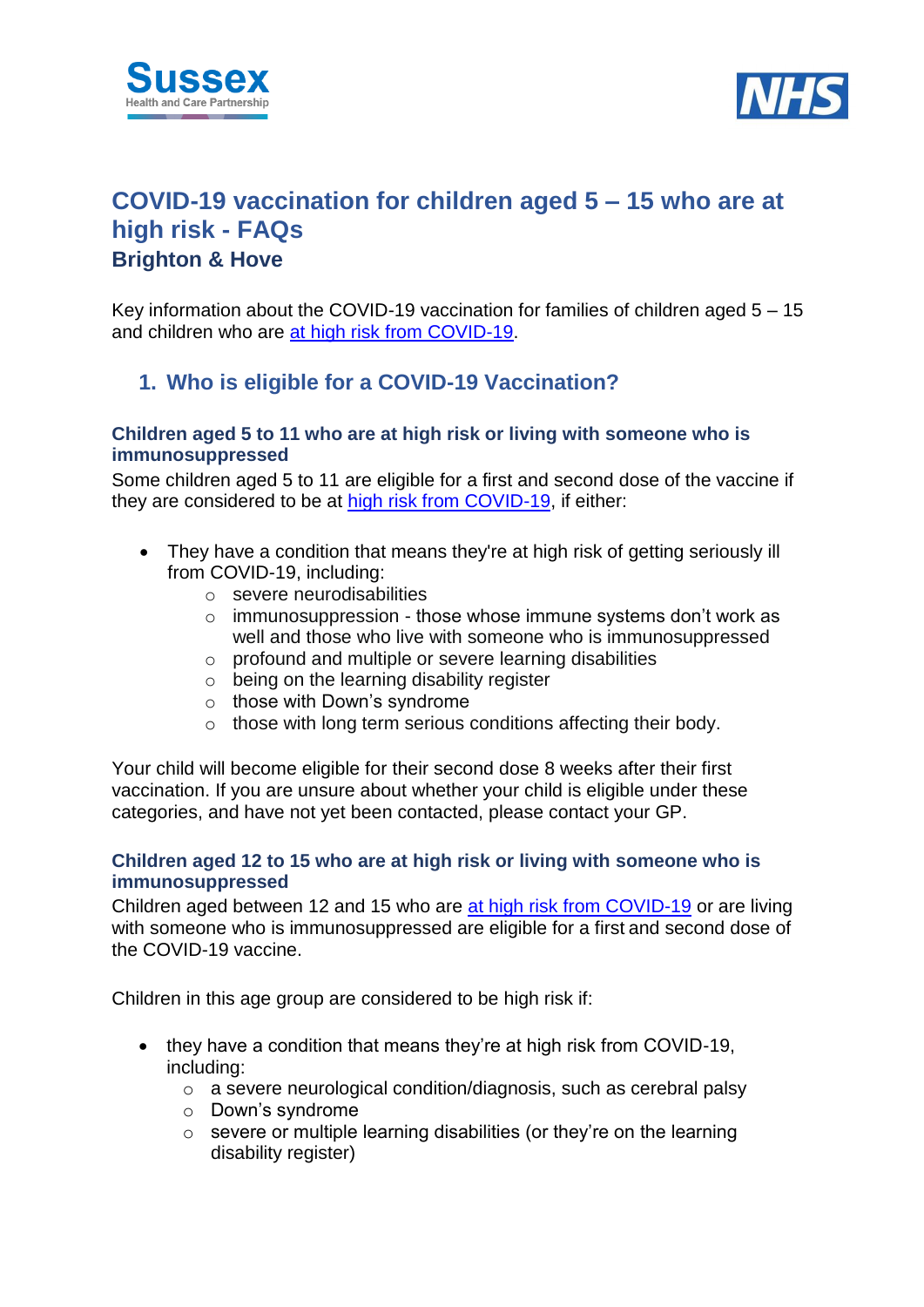



- $\circ$  a condition that means they're more likely to get infections (such as some genetic conditions or types of cancer)
- o they live with someone who is more likely to get infections due to severe immunosuppression:

(Such as people who had or may recently have had:

- a blood cancer such as leukaemia or lymphoma
- **a** a weakened immune system due to a treatment, such as steroid medicine, biological therapy sometimes called immunotherapy, chemotherapy or radiotherapy
- an organ or bone marrow transplant
- **a** condition that means you have a very high risk of getting infections
- a condition or treatment your specialist advises makes you eligible for a third dose)

Your child will become eligible for a second dose from 8 weeks after their first vaccination. This is four weeks **earlier** than the gap for the wider group of children aged 12 to 15.

If your child has had COVID-19 in the last 12 weeks, they should wait at least 4 weeks on from the first positive PCR test or the day symptoms started.

Children who have had a 2<sup>nd</sup> dose at least 3 months ago can also get a booster dose of the COVID-19 vaccine.

#### **Healthy children aged 12 to 15**

All children aged 12 to 15 are eligible for a first and second dose of the COVID-19 vaccine (including children who turn 12 on the date of vaccination).

Healthy children aged 12 to 15 are eligible for a second dose 12 weeks after their first vaccination.

If your child has had COVID-19 in the last 12 weeks, they can receive a vaccination 12 weeks on from the first positive PCR test or the day symptoms started.

#### **Healthy children aged 5 – 11**

On 16 February, the government [announced that all 5 to 11 year olds will be offered](https://www.gov.uk/government/news/jcvi-updates-advice-on-vaccinations-for-5-to-11-age-group)  [the COVID-19 vaccination.](https://www.gov.uk/government/news/jcvi-updates-advice-on-vaccinations-for-5-to-11-age-group)

This follows a recommendation from the Joint Committee on Vaccination and Immunisation (JCVI) that all 5 to 11 year olds should be offered two doses of the Pfizer-BioNTech paediatric vaccine.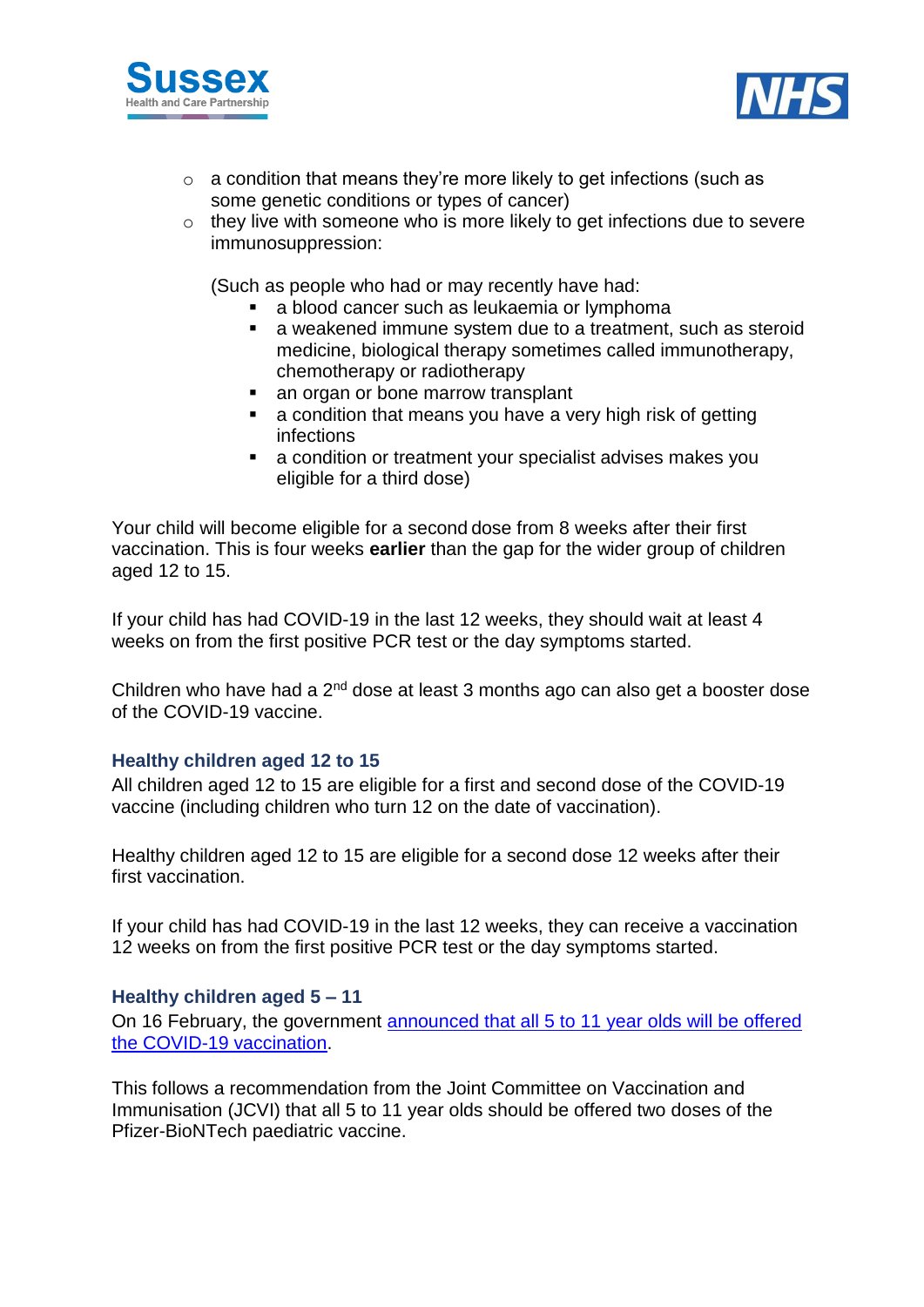



In Sussex we have been discussing the potential for this age group to be offered the vaccination and have been working to develop plans for local delivery.

This is not yet live, and there will be further national announcements of when this vaccination will be offered. Parents are urged not to contact their GP practice to ask about these vaccinations; more information will be shared soon.

### **2. How can my child's vaccination be arranged?**

#### **Children aged 12 to 15 who are at [high risk from COVID-19](https://www.gov.uk/government/publications/covid-19-vaccination-resources-for-children-aged-5-to-11-years/a-guide-for-parents-of-children-aged-5-to-11-years-of-age-at-high-risk) or live with someone who is immunosuppressed**

Children who are at [high risk from COVID-19](https://www.gov.uk/government/publications/covid-19-vaccination-resources-for-children-aged-5-to-11-years/a-guide-for-parents-of-children-aged-5-to-11-years-of-age-at-high-risk) will be offered a vaccination in an alternative location to their school. For those living in Brighton and Hove this is Brighton Racecourse.

Your local vaccination service will be notified by your GP if/when your child is eligible. There will be regular checks of the GP registered lists to make sure children who turn 12 are added to the list. If you have not received an invitation but you think your child is at high risk and eligible for a vaccine, please contact your GP surgery.

### **Children aged 5 to 11 who are at [high risk from COVID-19](https://www.gov.uk/government/publications/covid-19-vaccination-resources-for-children-aged-5-to-11-years/a-guide-for-parents-of-children-aged-5-to-11-years-of-age-at-high-risk)**

Your local vaccination service will be notified by your GP if/when your child is eligible. There will be regular checks of the GP registered lists to make sure children who turn 5 are added to the list. If you have not received an invitation but you think your child is at high risk and eligible for a vaccine, please contact your GP surgery.

#### **Healthy children aged 12 - 15**

- **School visit -** parents/carers will receive direct communication from your child's school to share the date of the planned visit and share consent forms;
- **Booked appointments** appointments for 12-15 year olds can also be booked on the National Booking Service [website](https://www.nhs.uk/conditions/coronavirus-covid-19/coronavirus-vaccination/book-coronavirus-vaccination/) and by calling 119 if your child misses their school session.
- **Walk-in vaccination sessions** walk-in sessions are taking place across our communities. You don't need an appointment, and you can simply turn up to receive your vaccination. See a list of 12 – [15 walk in sessions in Sussex](https://www.sussexhealthandcare.uk/keepsussexsafe/covid-19-vaccinations/where-can-i-get-my-covid-19-vaccination/walk-in-vaccination-sessions-for-12-15-year-olds/) – children must be accompanied by a parent/carer who can provide consent.

### **3. Where will my child be vaccinated if they are in a high-risk group?**

#### **Children aged 12 to 15 who are at high risk**

 At your local vaccination service – for Brighton and Hove, this is Brighton Racecourse vaccination centre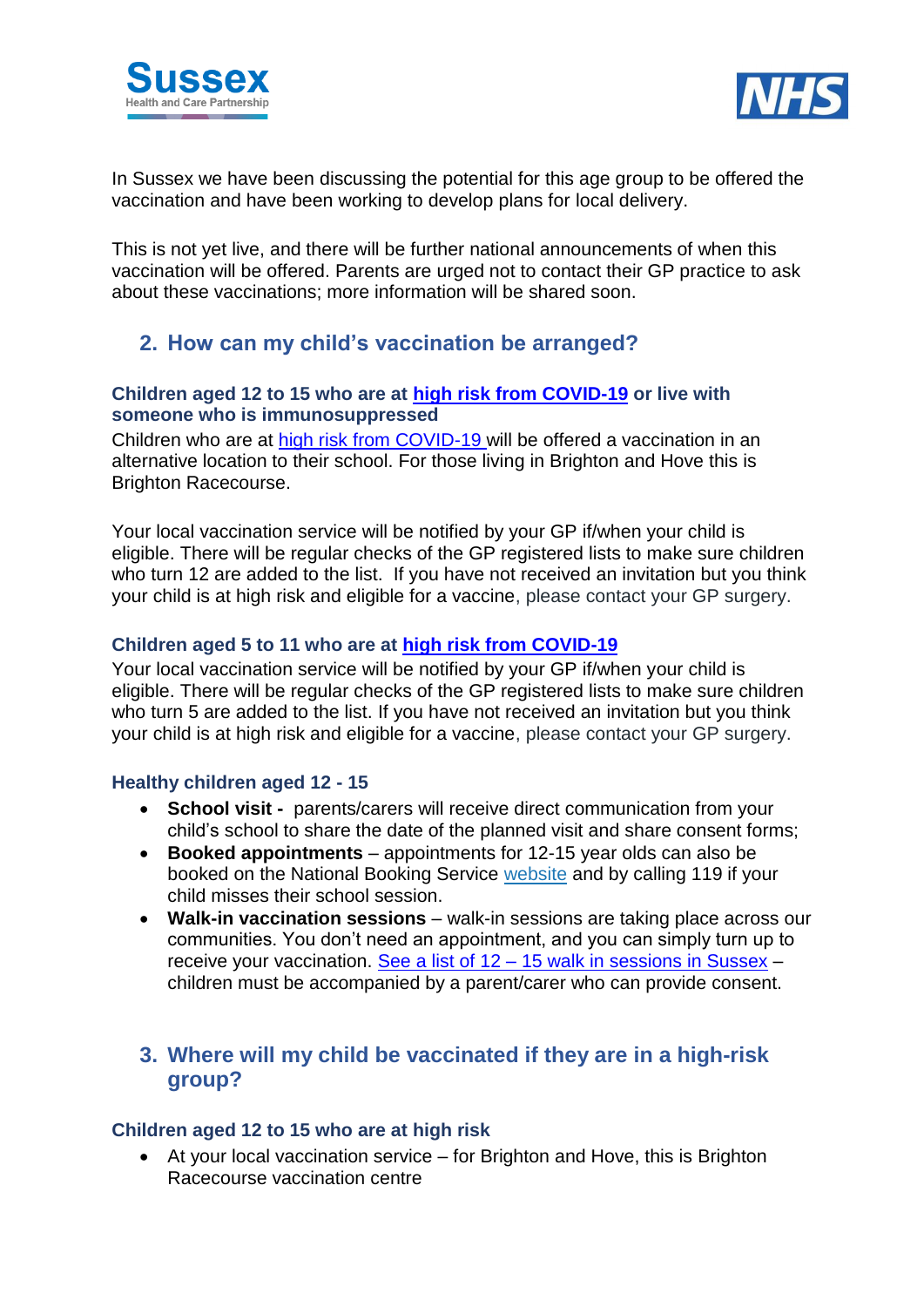



- At a [specified walk-in vaccination session](https://www.sussexhealthandcare.uk/keepsussexsafe/covid-19-vaccinations/where-can-i-get-my-covid-19-vaccination/walk-in-vaccination-sessions-for-12-15-year-olds/) please bring your child's invitation letter/text message to show their eligibility
- At home for others in exceptional circumstances

#### **Children aged 5 to 11 who are at high risk**

- At your local vaccination service for Brighton and Hove, this is Brighton Racecourse vaccination centre
- At home for others in exceptional circumstances

#### **Healthy children aged 12 – 15**

- At your child's school
- At your local NHS vaccination service (booked via National Booking Service [website](https://www.nhs.uk/conditions/coronavirus-covid-19/coronavirus-vaccination/book-coronavirus-vaccination/) or 119)
- At a [specified walk-in vaccination session](https://www.sussexhealthandcare.uk/keepsussexsafe/covid-19-vaccinations/where-can-i-get-my-covid-19-vaccination/walk-in-vaccination-sessions-for-12-15-year-olds/) please bring your child's invitation letter/text message to show their eligibility.

### **4. Will there be parking and blue badge access?**

There are parking facilities at Brighton Racecourse vaccination centre. Parking marshals are on site at all times to direct you when you arrive at the entrance.

The Brighton Racecourse booking team will ask you if you have any access requirements when you book your appointment. Upon arrival if you have specific needs, please ask a marshal when you arrive.

Where possible we try to ensure blue badge access is available at our community sites.

### **5. My child has additional needs, will the service be suitable for for my child?**

Our vaccinators have undergone additional training and have experience in vaccinating children with additional needs.

Our Learning Disabilities team has inspected each site to ensure reasonable adjustments are in place at all our services. This includes support with disabilities, needle phobias and ensuring there is clear signage.

When booking your appointment you will be asked some questions and have the opportunity to explain what your child will need to ensure their needs are met. Interpreting and sign language services are available if requested when booking.

### **6. How long will the appointment take?**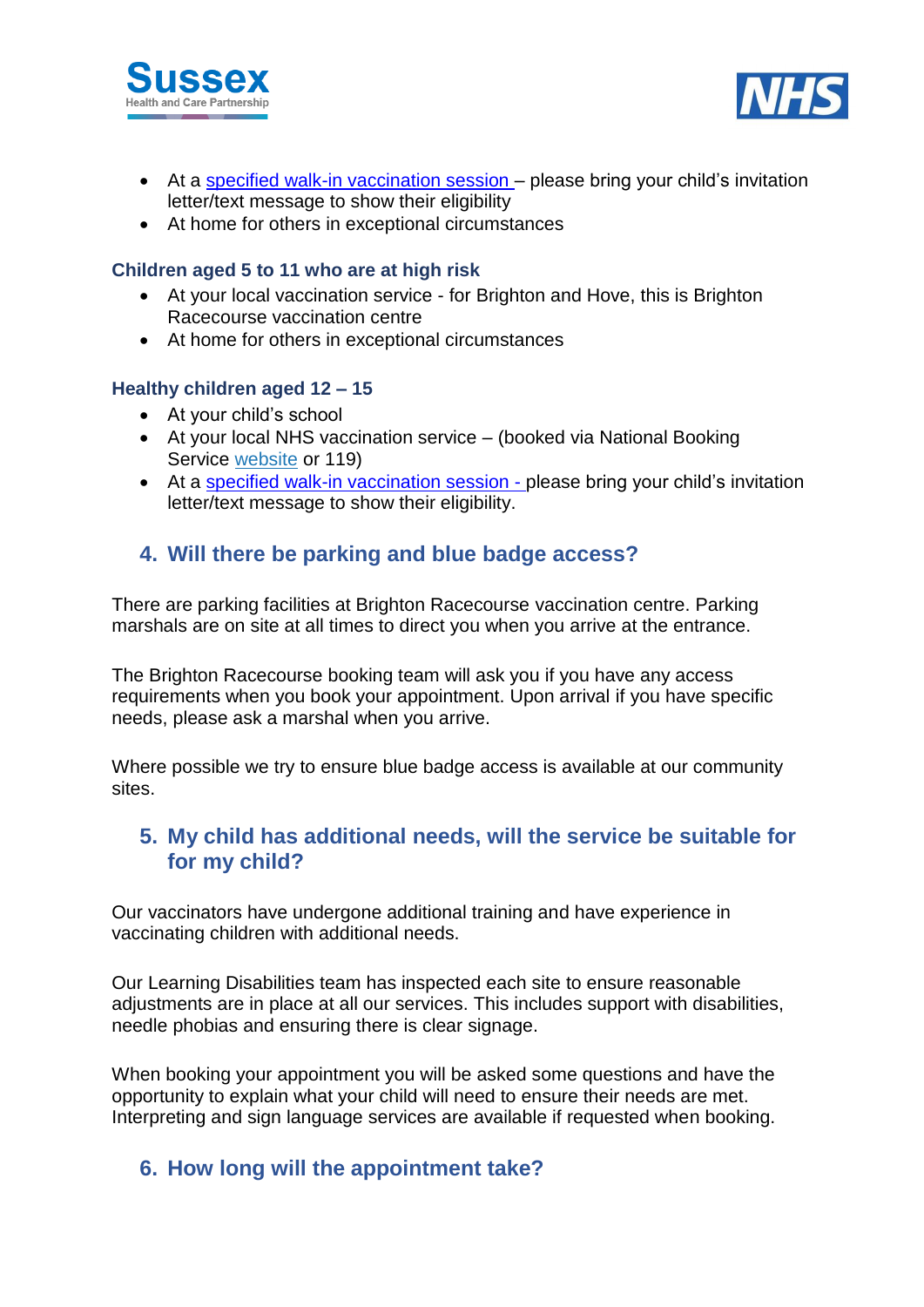



Your appointment should take no longer than 30 minutes. Each appointment is arranged 10 minutes apart so that you/your child can take your time and do not feel rushed.

You may be required to wait for 15 minutes after your child's vaccination.

### **7. I think my child is in an at risk group but I have not yet had an invitation, what should I do?**

If you think your child is eligible but you have not yet been contacted, please contact your GP in the first instance.

If you have further enquiries, you can also contact the vaccine enquiry team, please note the vaccine enquiries team cannot book your child's appointment but can advise on any queries or questions:

- Phone:  $0800$  433 4545 (open 9am 4pm, Monday to Friday)
- **Email: [sxccg.vaccineenquiries@nhs.net](mailto:sxccg.vaccineenquiries@nhs.net)**

### **8. We missed the appointment when my child was first invited, how can I arrange an appointment?**

If your child is eligible, you can arrange an appointment for their vaccination at any time.

Contact the Brighton Racecourse booking team to arrange your appointment: 0300 303 8060

If you missed your original appointment, you can rebook by contacting the Brighton Raceourse Booking team: 0300 303 8060

### **9. How can I contact the Brighton Racecourse/Booking team?**

Brighton Racecourse Booking line – 0300 303 8060

### **10. What if we have further questions?**

If you have a question about COVID-19 vaccinations in Sussex, please take a look at our [frequently asked questions](https://www.sussexhealthandcare.uk/keepsussexsafe/sussex-covid-19-vaccination-programme/faqs-about-the-covid-19-vaccine/) page or see the Sussex Health and Care Partnership [website](https://www.sussexhealthandcare.uk/keepsussexsafe/covid-19-vaccinations/what-covid-19-vaccinations-can-i-have/vaccinations-children-and-young-people-under-18/) for information on vaccinations for children and young people.

If you can't find the answer, please contact the Vaccine Enquiries Team: